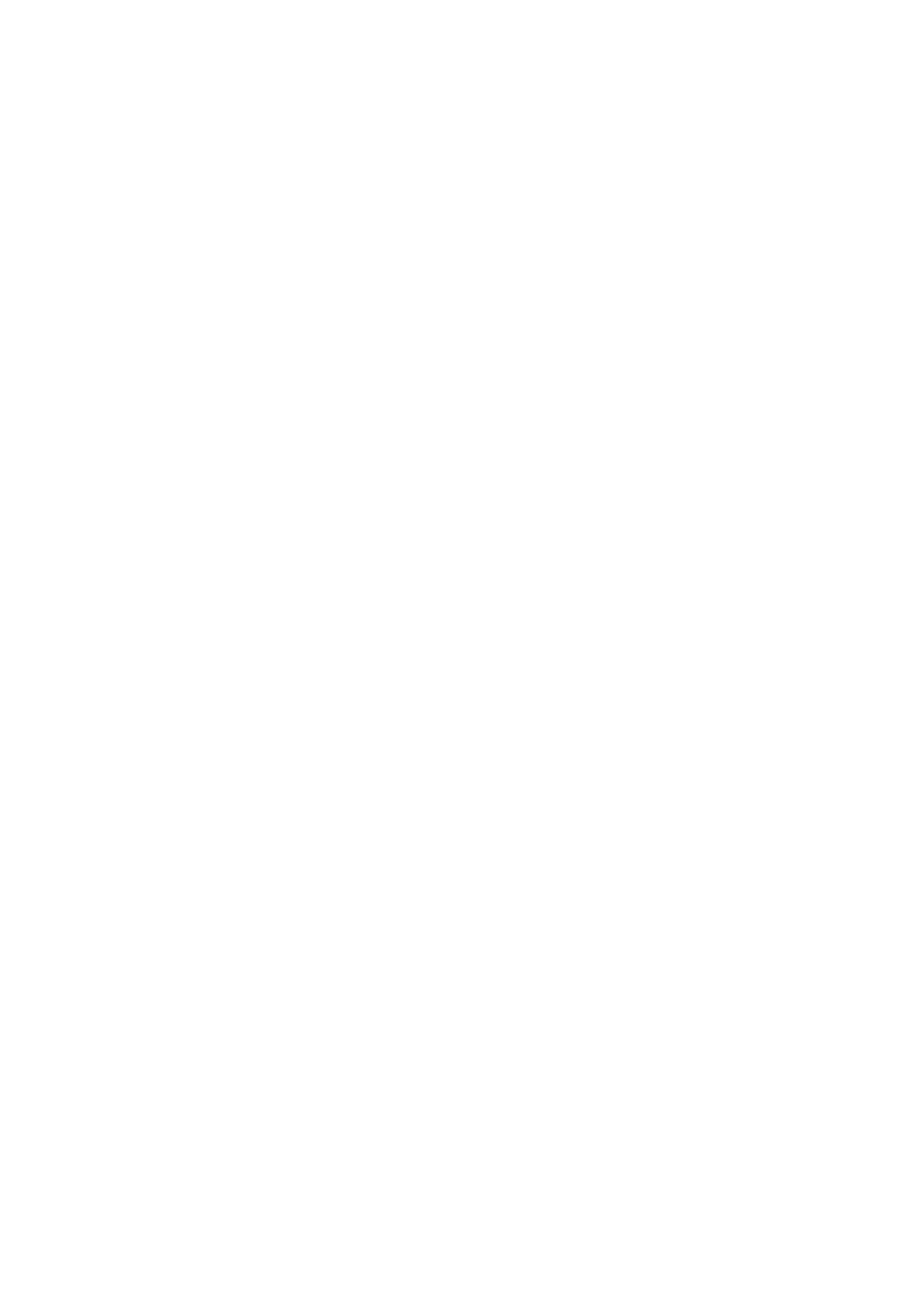# **An Embedded Charging Approach for RSVP**

Martin Karsten<sup>1</sup>, Jens Schmitt<sup>1</sup>, Lars Wolf<sup>1</sup>, and Ralf Steinmetz<sup>1.2</sup>  $\frac{1}{2}$  Darmstadt University of Technology \*  $<sup>2</sup>$  German National Research Center for Information Technology, GMD IPSI</sup>

Abstract Charging mechanisms are needed to protect an integrated services network from arbitrary resource reservations and to create a funding mechanism to extend network capacity at the most desired locations at the expense of those users that actually use these resources. In this paper, we describe a charging model that can be embedded in the RSVP architecture. Our model is open and flexible in that it imposes little or no restrictions to the pricing polioy of network providers or the usage behaviour of end-users. At the same time, it provides mechanisms to enable fine-grained charging of network communication. After a user-centric identification of requirements for charging mechanisms, a formal framework is presented to model the prices and payments. We present protocol elements and implementation rationale to realize our charging model. Furthermore. we identify potential problems that are inherent to RSVP with regards to precise charging and point out future research issues towards a realistic charging architecture.

**Keywords** QoS. Charging, RSVP, Policy Control

## 1 Introduction

Over the last years, the Internet has evolved from a closed community network into a public, commercial communication system, used not only by researchers and academic institutions, but also for private and business communication, marketing, commerce, etc. Currently, the Internet provides only a single class of unreliable service, in that each packet is treated independently and equally. This service model is referred to as *best-effort service.* 

In the future, the Internet technology is erpected to enable the creation of an *integrated services network* that eventually replaces other existing networks (telephony, cable-TV) to a large extent by offering a wide variety of services based on a single network infrastructure. However; we expect network resources to he scarze for quite a long time, opposite to the opinion that further advances of networking technology can enable the creation of a welldimensioned network without resource bottlenecks. First, experience shows that any increase in the power of networking (or e.g. computer hardware) resources is quickly soaked up by new resource-demanding applications. Second, a network provider can quickly mn into problems, if there is no Feedback mechanism and usage Patterns change significantly. As an adequate exarnple there **arr** reports about congestion and resulting prohlems on local telephone networks caused by residential Internet subscribers in North America [Mor98].

To support real-time transmission of continuuus-media streams over scarce network resources, it must be discriminated between different service classes and different data flows. thus, iheir respective quality-of-service (QoS) requirements must be enforced by resource reservation. Currently, RSVP  $[**BZB**<sup>+</sup>97]$  is expected to provide the means to signal resource reservation requests from end systems to the network and between intermediate systems within the network.

Due io concerns about the scalability of RSVP, a new approach called Differentiated Services (DiffServ) has been proposed in the IETF [NB98]. In the DiffServ architecture, it is planned to define standard forwarding semantics for certain types of packets, which are marked by hosts and/or edge routers. Concatenation of these forwarding semantics leads to certain traffic classes. A Service Level Agreement (SLA) describes a traffic profile between one or many network participants and establishes a pipe with certain QoS attributes along a data path (or parts hereof). Here charging largely depends on the dynamics of SLAs. If an SLA is rather static, charging can be done off-line, otherwise a signalling protocol is needed, which might turn out tobe (similar to) RSVP. However, it is our firm belief that an integnted services network eventually needs precise and flow-specific resource reservation.

It is obvious that if network traffic can be protected by individual resource reservation, some negative feedback is needed to prevent users from arbitrarily allocating resources. On the other hand, a market and competition mechanism is needed to provide users with the best and most inexpensive level of service. while creating incentives for network providers to supply more resources when there is sufficient demand. Therefore, charging mechanisms are needed to compensate for the allocation of scarce resources.

In this paper. we describe a charging approach for RSVP. We adhere to the principle of separating mechanism and strategy in that we try to impose as little pricing strategy as possible. Information about prices and other charging details are embedded in POLICY\_DATA objects, which are part of various RSVP messapes. The primary goal is a charging approach which is fine-grained,

 $\overline{D}$  This work is sponsored in part by: Volkswagen-Stiftung, Hannover, Germany and by Deutsche Telekom AG, Darmstadt, Germany.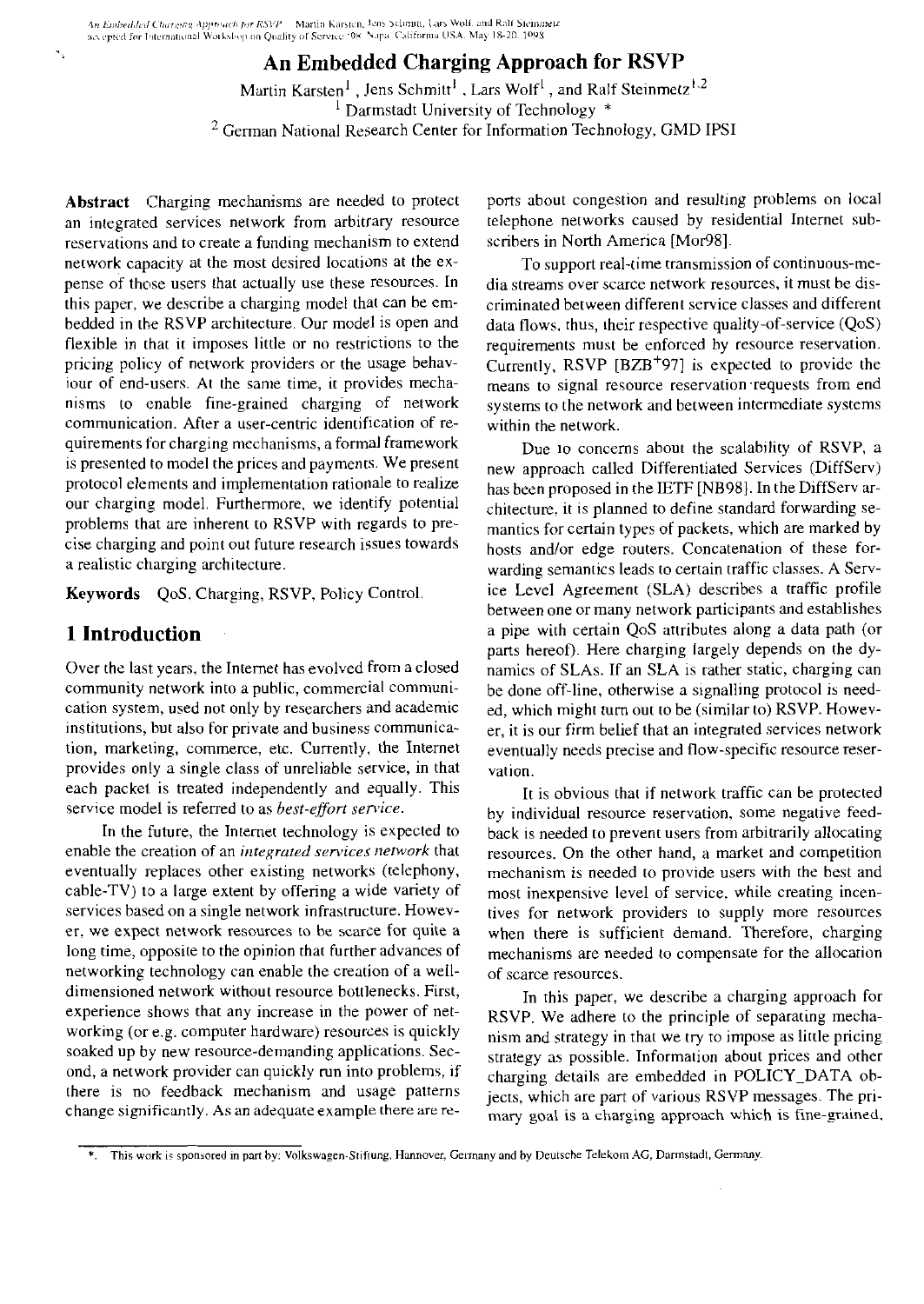convenient, comprehensible and secure for users in their relation to network providers. Therefore, we devise our approach to achieve siniilar charging characteristics as known from telephony. Our underlying assumption is that any less customer-fnendly charging scheme will prohibit the general acceptance of an integrated services network. Furthermore, our approach allows for partial deployment in the global lntemet environment.

Most research work that has been carried out about communication charging either theoretically approaches the problem of setting optimal prices and/or remains rather vague when it comes to actually calculating total prices and describing accounting. Theoretical analysis and observations from simulations usually have too many restricting assumptions to be applicable to real networks. While this research work is very important to gather insight in the fundamentals of pricing theory, its practical relevance is at least questionable. [SCEH96] were the first to clearly point out this insufficiency, which is particularly important with respect to the existence of multiple *irtdependent* network providers and a *heterogeneous* network stmcture, both of which have to be considered when designing charging mechanisms. Furthermore. it is important to realize the fundamental principle that setting a price for a service is under the authority of the service provider, except where cerrain limited market regulations apply. Given the general assumption that a competitive market creates the best possible service value for all customers, this principle must not be denied for charging of network communications. The design of our charging approach is driven by a strict "real-world" attitude, in that we try to present and discuss mechanisms that are as flexible as possible, while being specific enough not to leave out important details.

The rest of the paper is organized as follows. Section 2 fotmulates general principles for charging communication services. In Section **3** we describe a formal model for the flow of price information and payrnents and how it is utilized in the context of RSVP. A critical revision of the charging approach is done in Section 4. Finally, Section 5 summarizes our results and gives an outlook to future research issues.

# **2 Goals and Expectations for Charging of Communication Services**

Some fundamental assumptions about the relationship between market participants have to be reviewcd when the Intemet is viewed as a commercial communication network where users are charged according to their resource consumption. These assumptions are mainly driven by the individual market participant's point of view, opposite to previous approaches that try to find optimal solutions for network charging, e.g., [SFY95,WPS97]

- accepted for International Workshop on Quality of Service 198. Napa. Califorma. USA. May 18-20. 1998<br>Teach participant (comprehensible and secure for users in their - - Each participant is independent and individuall seeks to minimize its costs while maximizing its profit. This assumption furidamentally contradicts the request for a global optimal price function.
	- Participants do not necessarily trust each other, not only with regard to authentication, but also in terms of correct information.
	- Parricipants are used to a high level of legal security.
	- Customers are used to a high level of service and customer protection.
	- Communication prices are set independently by each network provider, but the price for a service likely depends on the costs for sub-services that are needed from other providers

## **2.1 User Requirements and Expectations**

Given these assumptions, a number of user expectations for charging of communication services cari be deduced and the requirements derived from them must be addressed by charging mechanisms. This assembly of expectations and requirements is heavily influenced by observation of today's telephone market.

**Predictability of Charges.** Users Want to be able to predict the costs of using a particular application, which include the expenditures for the communication services induced by this application. Therefore, an exact a priori specification of communication charges would be desirable. However, if this requirement cannot be fulfilled, a set of weaker demands can be sufficient. First, a user should be able to roughly estimate its chargcs. Such an estimation does not need to be exact but should give at least a rough feeling to the user  $-\sin$  larger like the knowledge that an international phone call of a few minutes duration costs several dollars and not just a few Cents. Second; a worst-case price should be announced to the users. Finally, it must be prohibited that a user is charged a higher price than previously announced, without giving her explicit approval.

**Stability of Service.** When a particular service with a certain quality has been agreed upon by the user and the provider, it must be ensured that the service indeed is delivered to the user. Hence, an exact definition of "quality" assurance is met" is needed. On the other hand, users must be able to estimate the impact of such quality goals on their applications, hence the definition must not be too complex. For example, multiple users start a video conference application, thus they likely request a communication service with a specified bandwidth and delay. If the provider assures to deliver this service. the users expect no quality degradation and a very low probability of service disiuption during the conference. In case of quality degradation or service disruption, an appropriate refund mechanism must be applied, which largely depends on the type of application, and hence. shouId be negotiated during set up of the communication service.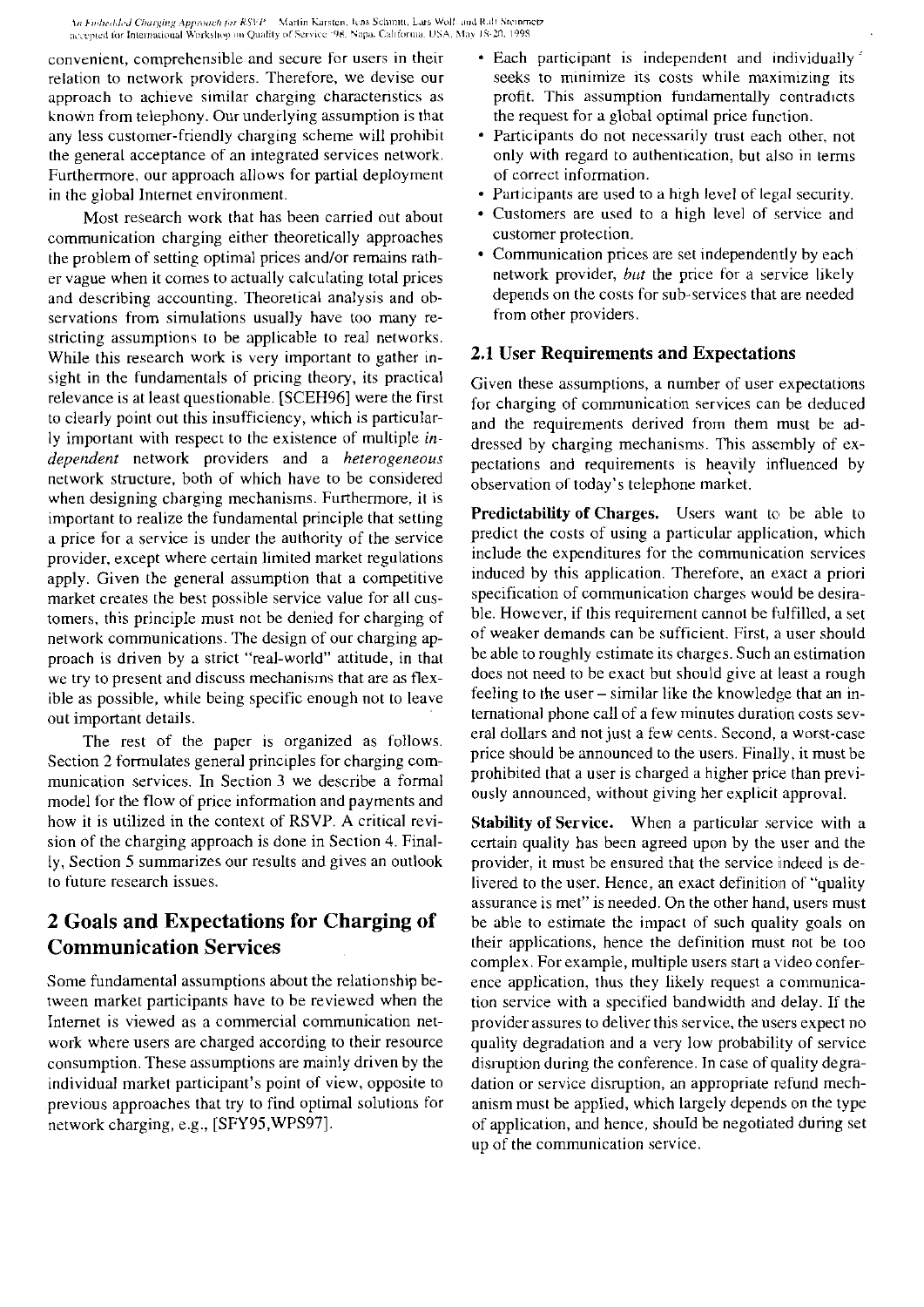**Transparency and Accuracy of Charging.** To find out how much is spent for which application and what are the reasons for this, users need the ability to determine the costs of a particular session, e.g., if an application uses several flows, the costs for each of these should be stated explicitly. Furthermore, for some users it might also be of interest to see where inside of the network the major charges are caused. This may give them information to switch to a different provider in future. Detailed per-session information about charges can also be used to decide whether a certain service and its quality offer good value for the price. Since not all users are interested in such details, each user must be able to decide how much information should be given.

**Flexibility.** When information is transmitted from a sender to one or several receivers, the flow of value associated with this information can be (I) in the same direction as that of the data flow, (2) in the opposite direction. or (3) a mixture of both because both sides benefit from the information exchange. For example, in the first case, the sender transmits a product advertisement, in the second case, the receiver retrieves a movie for playback, and in the third case both sides hold a project meeting via a video-conference System. To Support these different scenarios, a charging architecture must provide flexible mechanisms to allow the participants in a communication session to specify their willingness to pay for the charges in a variety of manners. Senders must be able to state that they accept to pay for some percent of the overall communication costs or up to a specified total amount. Similarly, receivers may state what amount of costs they will cover. Additionally, charging mechanisms must allow to flexibly distribute communication charges among members of a multicast group. A number of cost allocation strategies can be found in [HSE97].

**Fraud Protection and Legal Security.** One of the most important issues demanded by participants is protection against fraud, i.e., that they do not have to pay for costs they have not incurred and that no one can misuse the system. The fear of users is that a provider may cheat or that other users may use their identity or deropate from them in any other way. Providers Want to be sure that users indeed pay for the used service. A prerequisite against fraud is technical security, such that users cannot damage, misuse or intrude the provider's communication systems. Finally, legal security denotes the demand that in case of a failure, there is enough information to determine responsibility for it.

**Technical Feasihility.** The charging approach and its mechanisms must be realizable and usable with low effort. Otherwise, if it becomes too complex, the costs for the charging mechanisms might be higher than their gains. The added overhead for communication due to additional information transmitted between senders, network nodes,

and receivers, and also for processing and storage purposes especially in network nodes, e.g., to keep and manipulate charging information, must be as low as possible.

**Convenience.** Charging components should not make the use of communication services much more difficult. The charging mechanisms themselves as well as the final bill based on the information gathered by the charging system must be convenient for the users. Hence, it must be possible for users to define "standard charging behaviour" for their applications so that they are not bothered with details during the start up of an often used application. On the other hand, they should be able to change such a description easily to have control over their expenditures. Furthermore, most users Want to have as few separate bills as possible, i.e., have contracts and according business procedures with only one provider.

## **2.2 Framework for the Charging Approach**

A fundamental aspect of our charging approach is the use of the *Edge* **Pricing** [SCEH961 approach. Corresponding to this paradigm, a user is charged only by the first network provider along the data path. This charge includes all expenses that subsequently might have to be paid by the provider when data is forwarded to another provider. While in principle a market participant may have business relations to multiple other participants. every single service instantiation is requested from and charged by exactly one peer participant. Edge Pricing is not necessarily needed to accomplish the requirements mentioned above, but. it is an appealing paradigm that helps meeting demands like transparency, flexibility, convenience and legal security. Edge Pricing reduces the problem of multi-lateral contracts to a sequence of bilateral contracts and therefore hides much of the complexity which is introduced by the existence of multiple service providers and heterogeneous networks in the communication path.

# **3 A Charging Approach for RSVP**

À

The RSVP specification already incorporates hooks for policy-related actions, for example the exchange of POLICY-DATA objects. In this section we explain a charging approach for data flows for which a certain QoS is being reserved using RSVP. The mechanisms cover both unicast and multicast transmission, as well as sharing of transmission costs between senders and receivers. After giving a peneral introduction to the approach, we present a formal framework to model the flow of pricing inforniation and payments. Finally, we describe the proposed definition of the policy elements, their semantics and the mechanisms how to use them. We only give rough definitions for a variety of reasons. The exact definition of a pricing function depends on the service class that is actually chosen to transmit data. Furthermore, the definition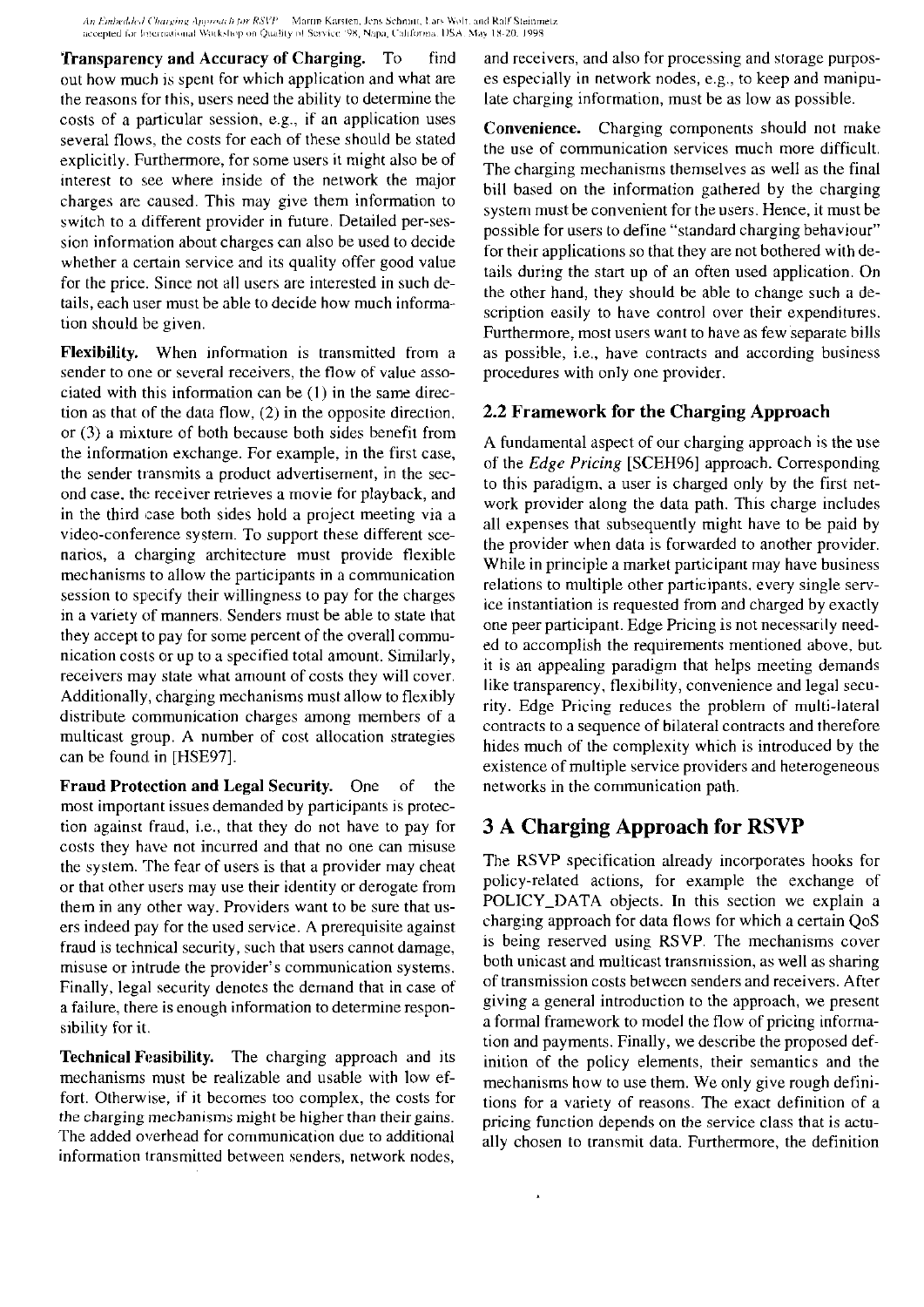and semantics of protocol elements is largely a matter of local agreement between the Operators of two adjacent RSVP-capable hops. Last not least, we believe in the need for furrher research and discussion to fully understand the impact and dynamics of a fine-grained charging approach like this one.

While we describe the charging mechanisms in terms of applying them at each hop on the data path, it should be easy to see that this is not a necessary requirement. Therefore, it is possible to partially deploy our approach in the Iniernet and even inter-operate with other charging mechanisms. This is an immediate implication of adhering to the Edge Pricing paradigni.

### **3.1 Basic approach**

We assume a general layout of the underlying network and a general model of an RSVP session, such that multiple providers and end-users may be involved. This is schematically shown in Figure 1. At this point, we make no



Figuic 1: RSVP Session in Multi-Provider Nctwork

restrictions about the complexity of an RSVP session.

In RSVP, the ability to reserve resources is announced by sending PATH messages along a data path. Reservations are initiated by receivers of a data flow by responding with RESV messages. Therefore. a straightforward approach is to collect reservation charges from receivers. However, when a RESV message travels upstream, each RSVP-capable router initiates a resource reservation at the previous hop router by sending a (possibly modified) RESV message for this session. It is likely that a charge applies for this reservation as well. According to the edge pricing paradigm, the end user is charged by its direct network provider and each provider is charged by the next provider upstream. Thus, the final reservation price is basically the sum of the prices of all network providers along the data path.

We define the necessary protocol information according to the general policy extension proposed in [Her96.Her97], but the charging mechanisms can as well be realized using a different general framework. According to [Her96, Her97], part of a POLICY\_DATA object is a policy element list, which is not further defined in the referred proposal. Therefore, we define new *policy elements* 

that are used for charging. Further. [Her96,Her97] specify that dedicated policy handlers within a Local Policy Module ( $LPM$ ) are responsible for the handling of policy elements. For the purpose of this discussion, we denominate the charging-related handlers *charging handlers* and collectively Local Charging Module (LCM). In terms of the proposed general policy architecture, the LCM is part of the LPM and the charging handlers are specific policy handlers.

At this point, it is important to notice that multiple types of LCM are possible: the ones that are in the edge routers of a provider's network and the ones that are in routers inside the administrative domain of a provider. The former LCM needs niuch more functionality than the latter, although one could argue that the latter could have a similar functionality in order to allow for some intemal accounting, however the external accounting functions will have more challenges to cope with due to phenomena like fraud which arise in a competitive environment.

The basic idea of our charging approach is to construct a Downstream Charging Policy Element (DCPE) data structure that is sent downstream within the POLICY-DATA object of PATH messages. The fields in this structure are used to collect the providers' prices as well as other charging related information. Intermediate routers build soft state from this information within their LCM. corresponding to PATH and RESV state of RSVP. Further, the price information is updated by the LCM according to the provider's pricing policy. Upon arrival of a PATH message at the receiver's end system, the total charge has been manifested and the receiver decides whether it is willing to pay this charge to reserve resources. If yes, it issues a RESV message containing an appropriate Upstream Charging Policy Element (UCPE) within the POLICY\_DATA object. The same mechanism is applied at intermediate nodes, such that in general the arrival of a RESV message indicates the downstream hop's consent to be charged for a reservation.

In general. a network provider is interested in providing the service, i.e., establishing the reservation, in the first place. Therefore, we assume that an RSVP hop sets the lowest reasonable price in a DCPE to attract potential customers. Additionally, customers might be able to select from multiple network providers as for example receivers B and C in Figure 1, creating a competitive environment. On the other hand, if there is a highly requested link in the network that allows aprovider to set arbitrarily high prices, market forces wiill bring up competitors to provide an equivalent service:.

#### **3.2 A Formal Model of Charges and Payments**

In order to explain how charges and payments are calculated, we give a formal definition of the necessary parameters and show by solving an appropriate equation that all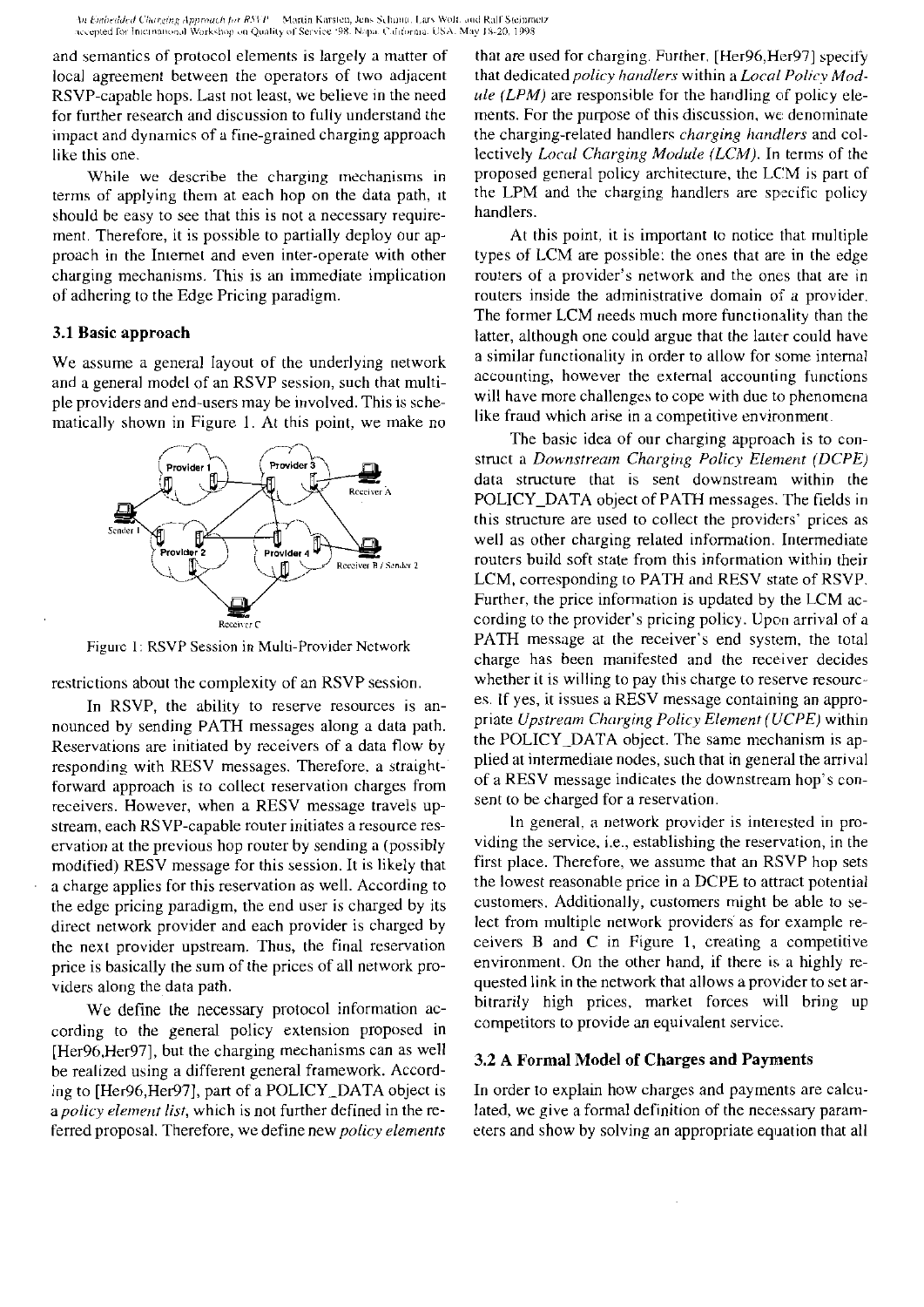payments lead to exact revenue of the calculated local price for each RSVP hop. For the purpose of explanation, we initially restrict the model to only one sender. An important issue is how to represent prices and payments. In our model a price is a price per resource unit. In this context, the term *resource unit* is largely dependent on the representation of the communication service class, e.g., if the service class offers the parameters *bandwidth* and *de* $lav$ , the price depends on these parameters. Additionally, the total price for a communication session depends on the duration of this session. In reality, a payment can be represented, for example, as a direct exchange of virtual money or a credit or debit to an account.

In the following we present a formal model of a network, charges and payments, as well as their allocation to a sender and multiple receivers.

Let  $i = 0,...,n,n+1,...n+m$  be a number of nodes in a multicast session, where

 $i = 0$  denotes the sender,  $i = 1, \dots, n$  denote an intermediate router, and  $i = n+1,...,n+m$  denote a receiver

We define a multicast function  $m(j)$  that denotes the previous hop for a node  $i$ .

 $m: \{1,...,n+m\} \rightarrow \{0,...,n\}$  with these characteristics:  $m(j) = 0$  for at least one  $j \in \{1,...,n\}$  $m(i) \neq i$  for all  $i \in \{1,...,n\}$  $m(i) = j \Rightarrow m(j) \neq i$ 

To make the charging procedure as transparent as possible for the sender and all receivers, the model is based on a total charge, which is eventually known to all end systems. Let  $C_i$  denote the total charge that has to be paid (by whoever) to connect hop  $i$  to the multicast tree. In order to recover this amount, a node splits it (according to a local policy) into multiple fractions  $c_{i,j}$  for each outgoing interface where a reservation is established. A local price  $L_{i,j}$ depending on the providers local price scheme is added.

Let  $c_{i,j}$  denote a fraction of  $C_i$  for  $m(j) = i$ , with

$$
\sum_{j, m(j) = i} c_{m(j), j} = C_i
$$

Let  $L_{i,j}$  denote the local price for a reservation on the outgoing interface to *j* when  $m(i) = i$ .

The total charges for a hop can be calculated as follows:

$$
C_j = c_{m(j),j} + L_{m(j),j}
$$

Between two adjacent hops, a charge is paid in the upstream direction. This payment is eventually recovered from the receiver end systems. The paid charge consists of a fraction of the charge until the current hop and the local price at the current hop. Let  $RP_{i,j}$  denote such a receiver payment from a downstream hop  $\vec{i}$  to an upstream hop  $\vec{j}$ :

Let  $r$  be the *fraction* the sender is willing to pay, so the receiver has to pay a fraction of  $1-r$ .

$$
RP_{i,j} = (c_{m(i),i} + L_{m(i),i}) \times (1-r) = C_i \times (1-r)
$$
 for  $m(i) = j$ 

Additionally, there are downstream payments that are eventually recovered from the sender. The charge consists of the previously paid downstream payments and the sender fraction of the local price at the current hop. Let  $SP_{i,j}$  denote a sender payment from an upstream hop j to a downstream hop  $i$ :

$$
SP_{j,i} = \sum_{k, m(k) = i} SP_{i,k} + \sum_{k, m(k) = i} L_{m(k),k} \times r
$$

Finally, let  $E_j$  denote the earnings at node j. We define them as the difference between the incoming and outgoing payments and show that this is equal to the sum of local prices:

$$
E_j = \sum_{k, m(k) = j} RP_{k, j} + SP_{i, j} - \sum_{k, m(k) = j} SP_{j, k} - RP_{j, i}
$$
  
for m(j) = i

It follows that:

$$
E_{j} = \sum_{k, m(k) = j} (c_{m(k),k} + L_{m(k),k}) \times (1 - r)
$$
  
+ 
$$
\sum_{k, m(k) = j} SP_{j,k} + \sum_{k, m(k) = j} L_{m(k),k} \times r
$$
  
- 
$$
\sum_{k, m(k) = j} SP_{j,k} - (C_{j} \times (1 - r))
$$
  
= 
$$
\sum_{k, m(k) = j} c_{m(k),k} \times (1 - r) + \sum_{k, m(k) = j} L_{m(k),k} \times (1 - r)
$$
  
+ 
$$
\sum_{k, m(k) = j} L_{m(k),k} \times r - (C_{j} \times (1 - r))
$$
  
= 
$$
(C_{j} \times (1 - r)) + \sum_{k, m(k) = j} L_{m(k),k} - (C_{j} \times (1 - r))
$$
  
= 
$$
\sum_{k, m(k) = j} L_{m(k),k}
$$

If receivers specify shared reservation styles that apply to at least one common sender, they are merged on shared links. In that case, each sender's fraction must not directly be applied to the single charge on a shared link, otherwise the distribution of payments does not come out correctly. If for example two senders independently specify to cover half of the charge, the use of shared reservation style would cause them to effectively pay for the total cost of a shared link, whereas a receiver might get away for free. We use the following definition to formally handle this case. However, in order not to let our model become too complex, we do not consider this case in the rest of this section.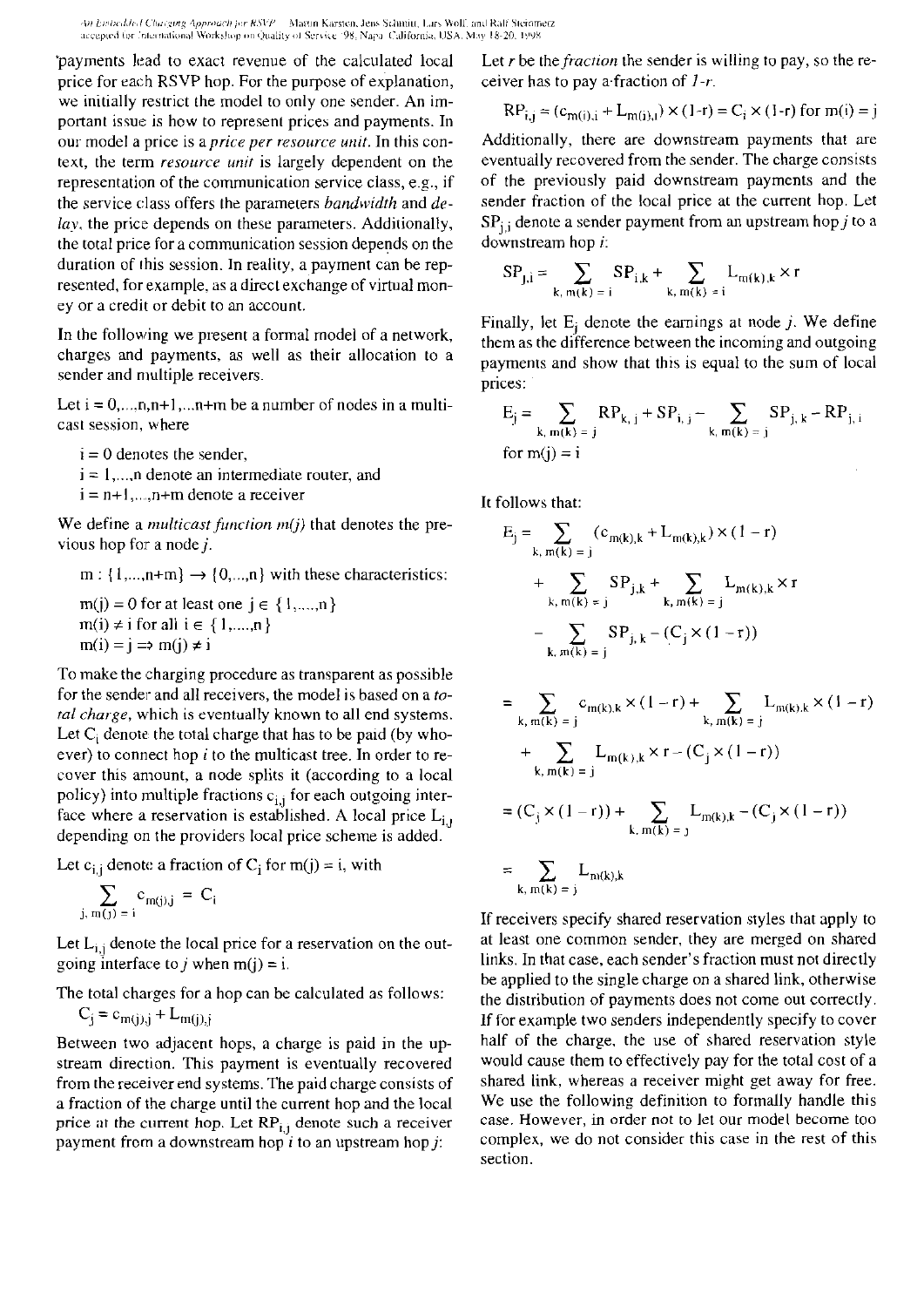An Embedded Charging Approach (or RSVP — Marini Karsten, Jens Schmitt, Lars Wolf, and Raff Steinmeiz<br>accepted for International Workshop on Quality of Service '98, Napa, California, USA, May 18-20, 1998

Let  $L_{s,i,j}$  denote the local price for a fixed filter reservation regarding sender *s.* 

The price  $\text{FFP}_{s,i,j}$  for a fixed filter reservations can then be expressed as:

$$
FFP_{s,i,j} = (c_{i,j} + L_{s,i,j}) \times (1 - r)
$$

Let  $SFP_{i,j} = max_{s \in SF}(FFP_{s,i,j})$  denote the price for a single shared reservation style from hop  $i$  to hop  $j$ .

Let  $r_s$  denote the charging fraction for sender  $s$ .

When SF denotes the set of senders merged by a shared reservation style, the sender payment can be expressed as:

$$
SP_{s,j,1} =
$$

$$
\sum_{k, m(k) = i} SP_{i,k} + \sum_{k, m(k) = i} SFP_{i,k} \times r_s \times \frac{FFP_{s,i,k}}{\sum_{s, s \in SF} FFP_{s,i,k}}
$$

The definition of  $RP_{i,j}$  has to be modified accordingly.

In the rest of the paper, we use the following convention when definitions of this model are referred to:

i denotes the previous hop

j denotes the current hop

h denotes any next hop

### 3.3 State Information within the LCM

For the purpose of explaining our approach, we describe what state information is likely to be stored in an LCM. Of course, this does not prohibit implementations to internally differ from these suggestions. The LCM keeps state information for each pair (Session, Sender). We call this state *downstream charging state* and define it as follows:

| downstream            |                                             |
|-----------------------|---------------------------------------------|
| charging state $ ::=$ | <total charge="" upstream="">,</total>      |
|                       | <max charge="" total="" upstream="">,</max> |
|                       | <sender fraction="">,</sender>              |
|                       | <sender account="">,</sender>               |
|                       | <limit per="" receiver="">,</limit>         |
|                       | <limit hop="" per="">,</limit>              |
|                       | <max hops="" number="" of=""></max>         |
|                       |                                             |

The field <total charge upstream> holds the chaging amount  $C_i$  that is announced from the previous hop. This information might change with subsequent DCPEs, therefore a maximum number is stored in <max total charge upstream>. The sender's willingness to pay for communication is expressed by the field <sender fraction>. It stores the fraction  $r$  that the sender is willing to cover. This value applies at each single hop and therefore, to the complete data path as well. In analogy to the definition of  $RP_{1,1}$ , <total charge upstream> and <sender fraction> together represent a claim from the previous hop to the current hop in case the current hop requests a reservation. The other four fields are used to buffer further information about the sender's account and maximum share of costs. Their usage is explained in Section 3.4.

Additionally, *upstream charging state* is stored for each triple (Session, Next hop, FilterSpec) when appropriate UCPEs within RESV messages are admitted:

| upstream                    |                                         |
|-----------------------------|-----------------------------------------|
| charging state $\therefore$ | $<$ local price $>$ .                   |
|                             | <payment downstream="">,</payment>      |
|                             | <total charge="" downstream=""></total> |

In <local price>, the RSVP hop stores the local price  $L_{i,k}$ that currently applies for a reservation on the appropriate outgoing interface. If a sender agrees on paying a share of the reservation charge, a debit is accumulated upstream hop by hop, corresponding to the definition of  $SP_{ik}$ . The current hop's payments are buffered in <payment downstream>. For transparency reasons, the total reservation charge is calculated when RESV messages are sent upstream. The total charge that is reported from a next hop is buffered in <total charge downstream> This value together with the sum of all local prices is delivered to the previous hop.

The complexity of state information for downstream and upstream charging state corresponds to RSVP PATH and RESV state, respectively. Therefore, handling of state information can be expected to have scalability characteristics similar to RSVP itself. Actually, an implementation might choose to store LCM state together with the respective RSVP state, however, for the purpose of our description we rather keep them logically separated.

### **3.4** Downstream Charging Policy Element

The *Downstream Charging Policy Element* (DCPE) is defined as follows:

| $DCPE ::=$                                                                                                             | <total charge="">,</total>                                  |  |
|------------------------------------------------------------------------------------------------------------------------|-------------------------------------------------------------|--|
|                                                                                                                        | <max charge="" total="">,</max>                             |  |
|                                                                                                                        | <duration of="" price="" validity="">,</duration>           |  |
|                                                                                                                        | [ <sender's share="">]</sender's>                           |  |
| $\epsilon$ <sender's share=""> <math>\epsilon</math> = <math>\epsilon</math> <sender fraction="">,</sender></sender's> |                                                             |  |
|                                                                                                                        | <sender account="">.</sender>                               |  |
|                                                                                                                        | [ <limit per="" receiver="">],</limit>                      |  |
|                                                                                                                        | $\lceil$ <limit hop="" per=""> <math>\rceil</math>,</limit> |  |
|                                                                                                                        | [ <max hops="" number="" of="">]</max>                      |  |

The incoming <total charge> field contains the accumulated total charge  $C_i$  up to the current node and is stored in the <total charge upstream> field of downstream charging state. When the set of next hops is determined for a PATH message, the local charges  $L_{i,k}$  for a reservation on the corresponding outgoing interfaces are calculated depending on the providers local price policy and stored in the <local charge> field of upstream charging stlite. The sum of both values is used to create the <total charge> field of an outgoing DCPE.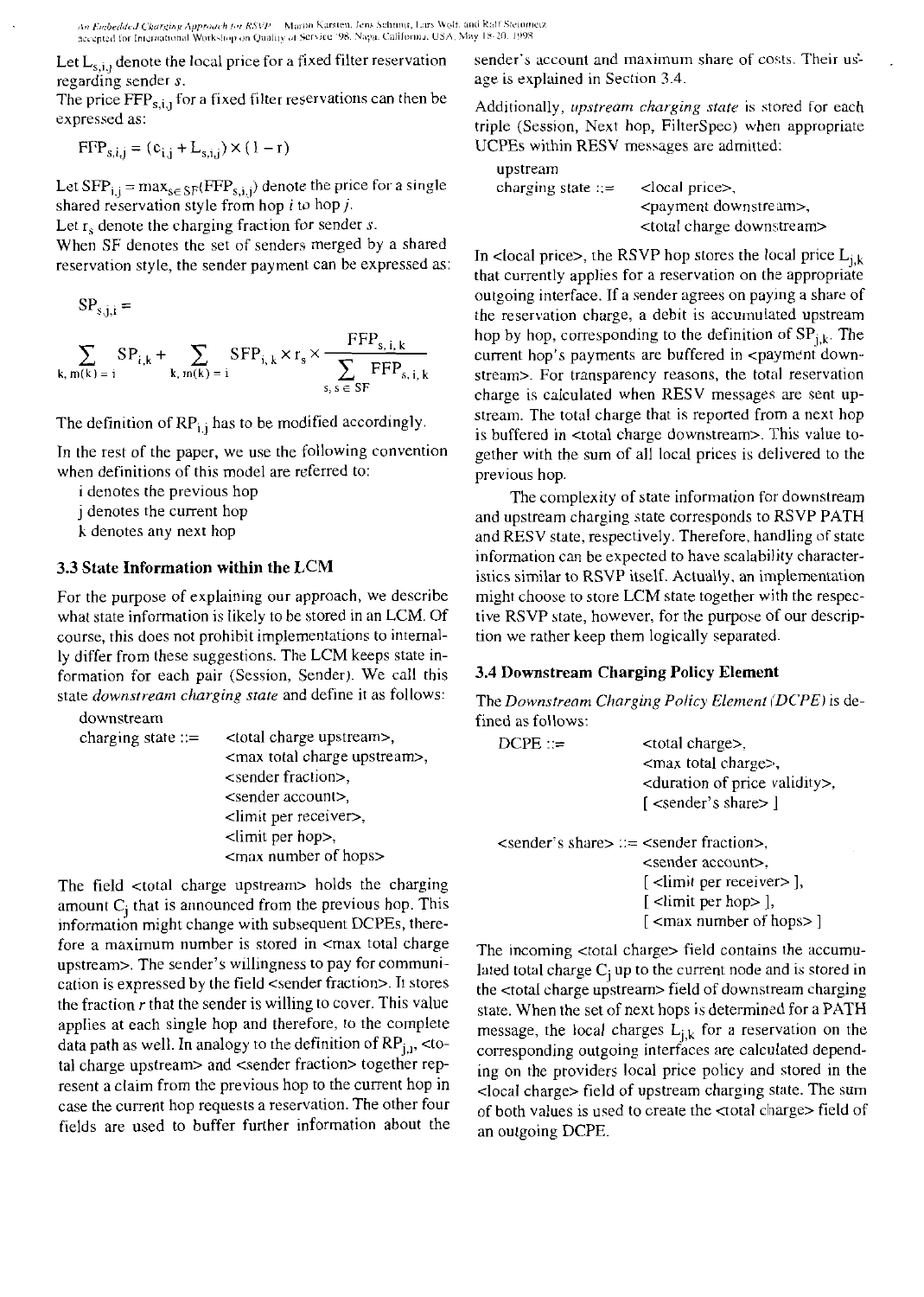The prices in a communication network are expected to change over time, depending on the calculations of network providers, both in the short term (due to congestion situations) and in the long term. The <duration of price validity> field indicates how long the upstream hop assumes the current price information to remain stable. This information is used to set the timeout for downstream charging state built from a DCPE. It is important to notice that a previous hop can hardly be held liable for this price information. Merging of reservations definitely influences the price calculation of a network provider. As an example, if a new receiver joins or leaves a multicast group, this might lead to the creation or deletion of a reservation on an outgoing interface, which in turn changes the cost-recovering price on the other interfaces. This might change the provider's price calculation, before an appropriate RESV message is received. However, even if providers could be forced to charge the announced price, an RSVP router might be implemented to simulate an admission control failure in such a case. It is mainly due to the receiver-initiated reservation model of RSVP that causes this possibility. For these reasons, the worst-case charge, i.e. basically the unicast charge along the path, is accumulated, as well. This is done by sending an appropriately filled <max total charge> field downstream. The information from an incoming DCPE is stored in <max total charge upstream> of downstream charging state. Added up with the highest possible local price  $max(L_i)$ , this value is set in <max total charge> of outgoing DCPEs.

A sender can indicate its consent to cover a fraction of the total transmission charge. The <sender fraction> field (corresponding to <sender fraction> in downstream charging state) allows the sender to specify the fraction of costs it accepts to pay. Account information from the sender is stored in <account>. In order to protect the sender from arbitrarily high costs, it is necessary to restrict the maximum charging amount independently of any underlying restriction in distribution of data. A first approach would allow a sender to specify a maximum chargiug amount. However, there are obstacles to this procedure. Consider the case where a sender is interested in reaching a large user population with its data flow and sets a very high maximum amount. Each provider is independent in setting its prices, so if any provider had knowledge about a receiver that is connected directly to its network, it could set its price high enough to let the total sum be just below the maximum amount, but still be much higher than its normal price, hence, prohibit any other receiver to receive the data free of charge. The underlying problem here is the distributed and uncoordinated installation of reservations in RSVP without providing any global state. The solution is to have the sender give a more detailed specification of its interests. Rather than specifying the maximum charging amount, the sender specifies a maximum per receiver, i.e., per branch in the multicast tree (set in <limit per re-

ceiver>). Additionally, a sender can set an upper level of charges per hop (with <limit per hop>) and roughly restrict the geographic distribution of the sponsored flow (<max number of hops>). Together, the latter two fields can be used to restrict the sender's total charging amount to the product of both values. If the <max number of hops> field is set in an DCPE, it must be decremented before it is forwarded within an outgoing DCPE. The other two limitation fields must not be changed. It is important to notice that routers are automatically discouraged from changing those fields, because forgery can either be detected through end-to-end control or it is harmful for the forging router (being held responsible for it) in the first place. When a DCPE is processed, it has to be checked whether:

1) <max number of hops> is decreased to 0 or

2) the product of <sender fraction> and <total charge> exceeds <limit per receiver> or

3) the sum of all <local charge> exceeds <limit per hop> If any of the above checks turns out to be true, no sender charging is done anymore and the <sender fraction> field should be set to 0 for any outgoing DCPE for this sender.

### 3.5 Upstream Charging Policy Element

The Upstream Charging Policy Element (UCPE) is defined as follows:

| $UCPE ::=$ | $\alpha$ $\alpha$ $\alpha$ $\alpha$            |
|------------|------------------------------------------------|
|            | <payment>,</payment>                           |
|            | $<$ total charge $>$ ,                         |
|            | $\epsilon$ <sender payment<="" td=""></sender> |

We assume that an authentication step is done by using the default RSVP iutegrity mechanism [Bak97] and potentially by using other policy mechanisms as described in [Her97]. Any information directly related to charging and accounting is given using the <account> field, for example the selection of a particular debit account, if desired. The <payment> field contains the total payment provided for this reservation. If <payment> covers the current receiver price (analogous to  $RP_{i,k}$ ), the receiver price is charged to the given account. The validity of this payment is implicitly defined by the refresh timer value of the RESV message that carries an UCPE. As discussed in Section 3.4, there are timing problems related to using the current receiver price, which cannot precisely be fixed. Additionally, due the nature of RSVP, there is a time gap between initiating a reservation, i.e., scnding the RESV message, and its actual installation in all intermediate systems up to the current node. To this end, it is not clear which participant is responsible for the charges that apply in the meantime. The situation becomes even more complex, if a reservation fails at a router and the previously installed reservation have to be torn down shortly after being installed.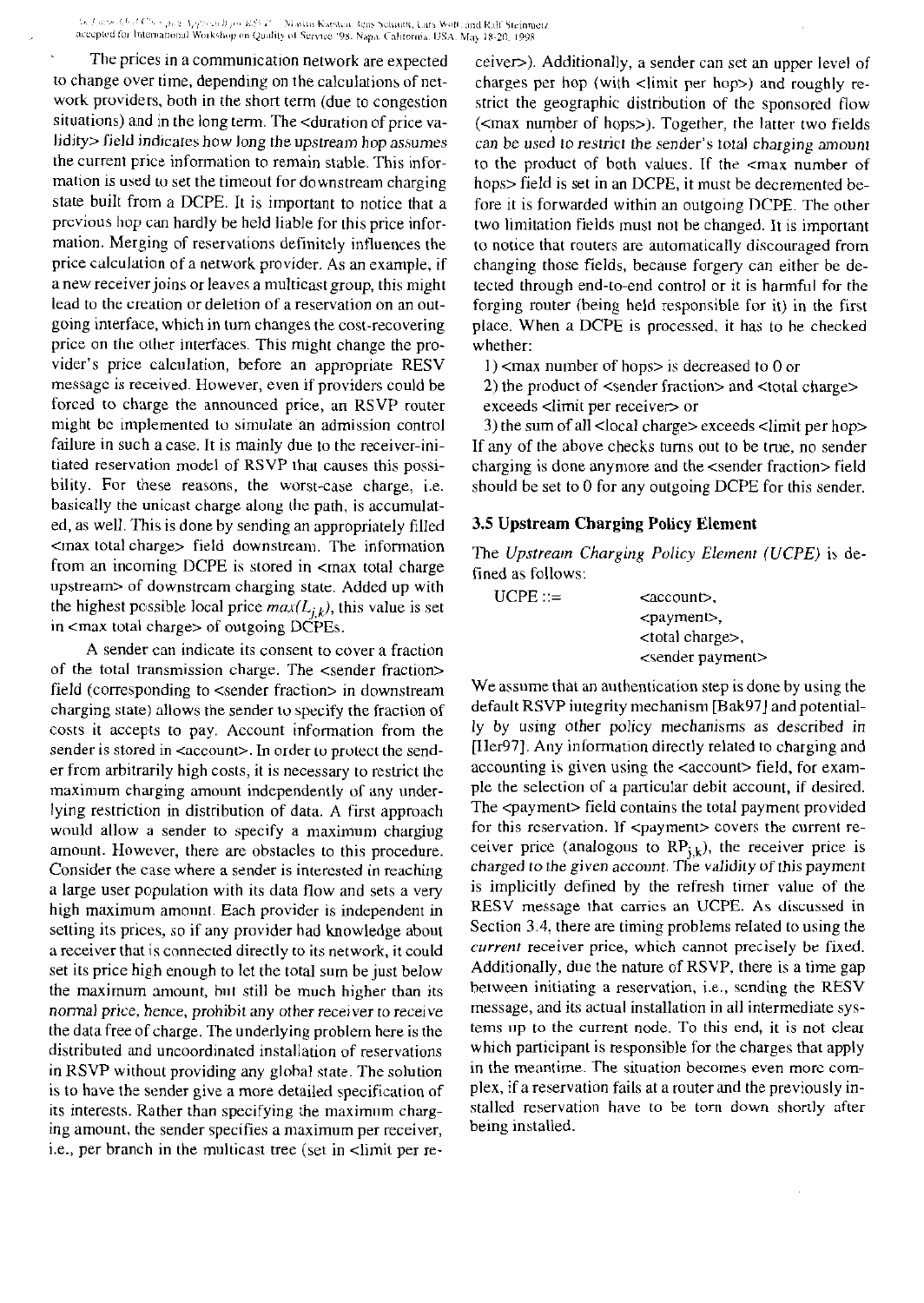In <total charge> the complete sum of charges that applied to this reservation is reported. This is stored in <total charge downstream> of upstream charging state. If any charge is passed on to the sender, a sender payment  $(SP_{ik})$  has been debited from the current hop's account (which is announced by the <sender account> field of a DCPE). This information is transmitted in the <sender payment> field.

When a RESV message eventually reaches the sender, the <payment> field carries the total charge paid by receivers for all reservations regarding this sender's data flow within a single RSVP session whereas the <sender payment> contains the fraction charged to the sender. Additionally, the <total charge> field carries the sum of all charges that applied.

### 3.6 Example Scenario

As an example, consider the scenario of a multi-party video conference. We explain the data flow from one sender to two receivers as shown in Figure 2. We assume that all



Figure 2: Example Scenario

RSVP routers belong to different network providers. Due to space limitations, this example cannot cover all the complexity that might be involved, but it should give a rough insight into the application of our charging approach.

Initially, the sender starts transmitting PATH messages describing the traffic characteristics of its video transmission. In this example, the sender is willing to pay 30% of the total transmission charges without limiting the hop count or the upper bound per receiver. In the initial DCPE, all required fields are set to zero. The field <sender fraction> carries the value 0.3 and <sender account> describes accounting information about the sender's account at IS1. When the DCPE reaches IS1. downstream charging state is created for it. There is only one outgoing interface concerned by this session, so the LCM of IS1 modifies the DCPE by storing the local price into <total charge> and <max total charge>. It fills <time of price validity> with an appropriate value. Then, a PATH message embedding the DCPE is sent to IS2. At IS2, two outgoing interfaces are concerned, so two modified copies of the DCPE are eventually sent downstream. For both DCPEs, the value of the <total charge> field is split, probably based on expected multicast characteristics, and an appropriate local charge is added. The maximum possible local price is added to <max total charge>, while <time of price validity is overridden with a new value for each interface. Then, both DCPEs are sent downstream. The processing at 1S3 is similar to that at IS1.

Eventually, the PATH messages reach R1 and R2. which in turn send RESV messages with appropriate UCPEs. We consider R2 first.

R2 calculates the necessary payment from the <total charge> and the <sender fraction> field. It sets the <payment> field in the UCPE accordingly. The value of <total charge> is transferred from the DCPE to the UCPE and the field <sender navment> is set to zero. Again. <account> is filled with appropriate account information. When the UCPE reaches 1S3, the payment is accounted, <total charge> is increased by the local price and the appropriate payment to IS2 is written into  $\langle$  payment>. 30% (the content of <sender fraction>) of its local price is charged to IS2's account and written into <sender payment>. Similar processing happens while the PATH message travels upstream until it finally reaches the sender.

Let us assume that R1 also sets the exact payment information when requesting a reservation at IS2. Let us also consider that IS2 did a rather optimistic calculation of its local price on this interface and decides to reject the reservation, i.e., to generate a RESVERR message indicating a policy control failure. Instead, a new PATH message containing the new price is sent downstream. Now R1 has to decide whether it is willing to pay this higher charge and if yes, it sends another RESV message, which is treated similarly to the reservation from R2.

## **4 Assessment of the Charging Approach**

The development of current Internet technology was largely driven by the aim to provide the best and simple technical solution for a given problem. However, for the Internet to evolve into the integrated services network of the future, the problem of appropriately charging users for communication services will be an important issue. Unfortunately, due to the history of the Internet and due to its historical funding structure, charging issues were never seriously considered when designing communication protocols. Therefore, in this section it is explained why some of the aforementioned expectations and requirements cannot easily be met by Internet- and particularly RSVP-technology.

**Predictability of Charges.** Because of the dynamics of RSVP and IP Multicast, prices can be predicted only to a limited degree, even for very short periods of time. Actually, when the reservation is supposed to be installed, the pricing situation might be completely different to what was announced to the receiver, as discussed in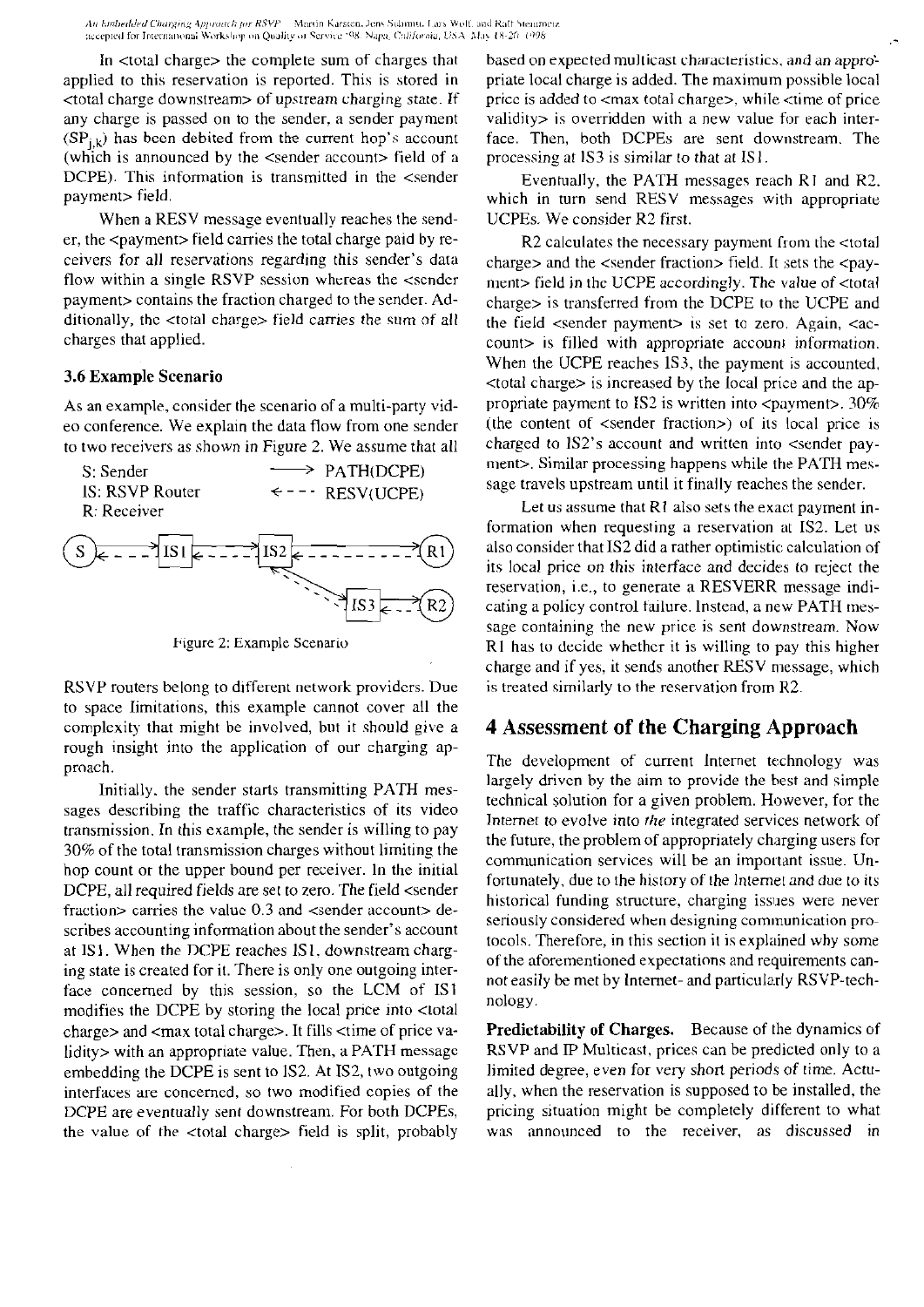Section 3.5. This uncertainty is analogous to the situation when using OPWA (One Pass with Advertising) [SB95]. Using OPWA, the AdSpec object advertises a OoS that the network offers to deliver. but this QoS might not be available anymore when the reservation shall actually be installed. Thus, we conclude that this behaviour is RSVPinherent and is not due to our charging approach. To give an a priori specification of what a certain reservation over its whole duration will cost is not possible due to the softstated nature of our approach, which however in turn is 'inherited' by RSVP. It has to be accepted that prices change (in both directions) during a session.

However, such changes are always propagated to the user (in PATH mcssages) and have to be approved (by a RESV message). Thus, a receiver has control over its expenditures, but might potentially be frustrated by getting policy control failures due to short-term price changes. Despite the fact that prices are neither prediclable at the starr of a session nor constant during the whole session, they are however stable with respect to an RSVP session in equilibrium, i.e.. when no one joins or leaves the multicast group and reservations and routes do not change. Furthermore, we assume that minor changes in reservations or group membership only lead to little pricing variations, i.e., prices change rather continuously.

Assuming this continuity, delivering the pricc information valid at the point in time when the PATH message is transferred to the users should give a fairly good estimate of the applicable price when a corresponding RESV rnessage leads to a reservation. By introducing and delivering a certai'n maxirnum price in the DCPE we are also giving an upper bound on thecharges - a worst-case pnce.

Stability **of** Service. In an integrated services network the precision of QoS predictions highly depends on the definition of service classes. In general, stability of service is rather an issue that is raised by the introduction of fine-grained charging than being a requirement for the charging scheme itself. It seems possible to add a refund rnechanism to our charging approach. for example, by delaying the final accounting step until a communication service request is completely fulfilled, *i.e.*, accounting is only done temporarily until charging state is orderly torn down.

Transparency and Accuracy **of** Charging. Transparency is the reason why we deliver the total charges all the way up to the sender. Thereby we enable a potential higher level protocol between sender and receiver - which will probably cooperate - to at least find out whether any provider is cheating. Some users might however desire more detailed inforrnation like. e.g., how one's reservations have been merged, what others pay. or the number of hops on the communication path that do not support RSVP respectively the requested service class. In that case we suggest to use the proposed RSVP diagnostics facilities

(ZT971 or some extension of these procedures spccialized on charging inforrnation We perceive however that the availability of such information will possibly be restricted in a commercial environment. With respect to the accuracy or the level of detail of billing information that can be generated using our charging approach, it seems satisfying that each session can be billed separately.

Flexibility. We introduce flexibility by allowing both, sender and receiver payment for the communication service andeven shared paymcnts, thereby takirig into account the diversity of communicating applications. Therefore, our charging approach can support the different application scenarios of value flow versus payment flow given in Section 2.1. Furthermore, little or no restrictions are imposed on the pricing policy of each network provider, thus. enabling a highly competitive environmcnt. With regard to multicast communication, we observe that the collection of mechanisms proposed in this paper can be used to realize the different cost allocation strategies described in [HSE97]. Once again, we would like io emphasize that our approach separates mechanisms from policylstrategy. In particular, the frequency of price changes solely depends on each nerwork provider's strategy.

Fraud Protection and Legal Security. The proposed charging mechanisms use the standard authentication methods provided by the RSVP framework to protect from misuse of a user's identity. A detailed discussion of this issue would be out of scope for this paper. Fraud protection is supported by transparency of charging information. Collaborating Senders and receivers can compare the announced prices against each other and use thc worst case price information for their charging Iimits. We mentioned the timing-related problems when establishing a reservation. It is an issue for funher investigation how to handle the time gap between reservation initiation by a receiver and its establishment along the complete data path. Legal security, again, is rather a requirement that is introduced by precise charging in general, than being a requirement for charging mechanisms. In our approach, legal security is supported by transparency and accuracy of charging by givingat least some information that might be used as evidence in a litigation.

Technical Feasihility. Our charging approach has the same scalability characteristics as RSVP and does not increase its complexity. This is due to the fact that each UCPE and DCPE and its corresponding state can be niapped to the corresponding PATH and RESV state. While RSVP's scalability is currently under heavy discussion, the charging niechanisms at least do not add further complexity in the RSVP state management of routers. The amount of data exchanged for the set up of reservations is increased only moderateiy.

A similar, yet much simpler, approach to charge for RSVP flows is describcd in [FSVP98]. Its implementation